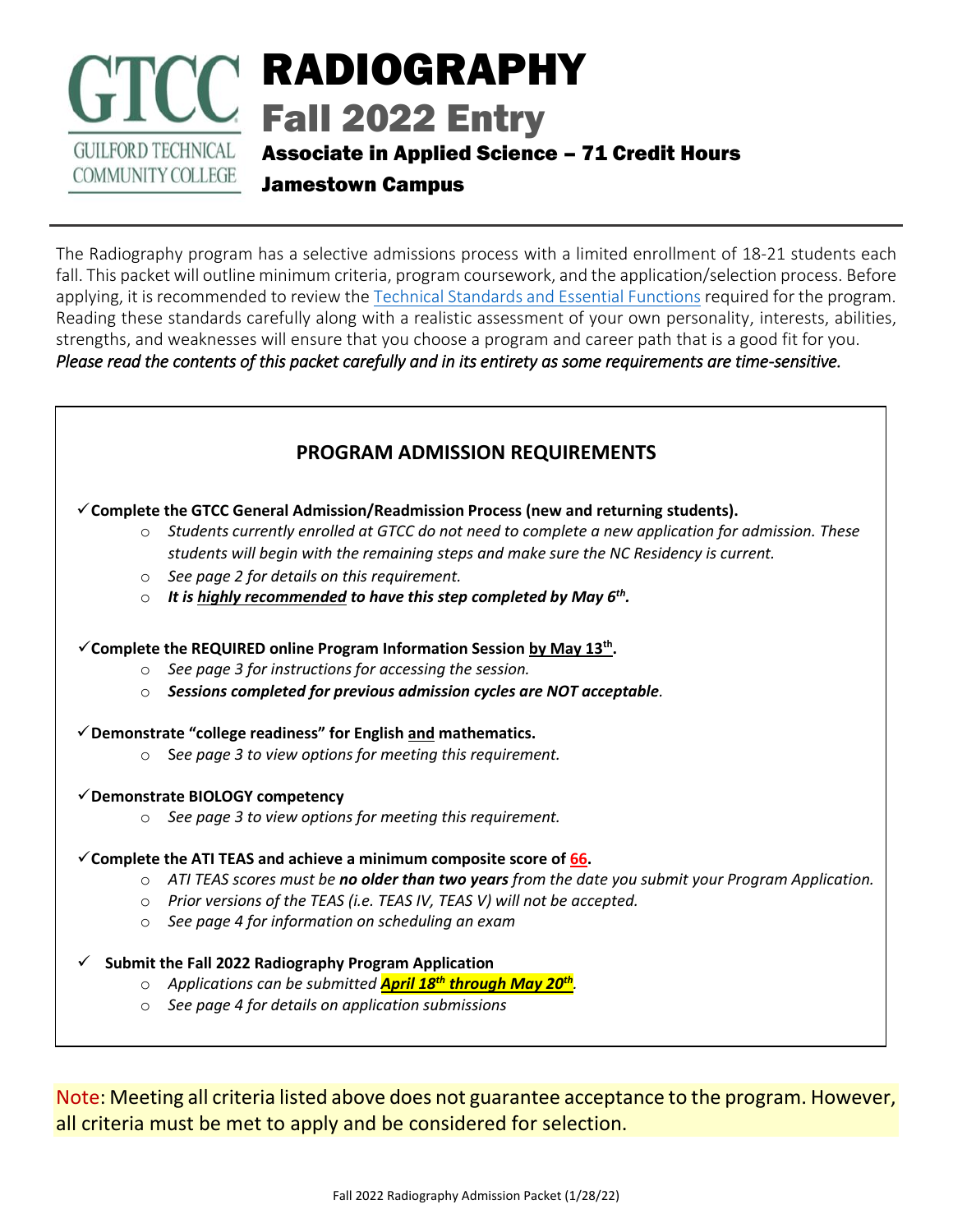## **PROGRAM CURRICULUM OUTLINE**

#### **General Education Courses**

| These courses may be taken prior to applying to the program to lighten the academic load and for possible award of ranking points. |                                                              |            |
|------------------------------------------------------------------------------------------------------------------------------------|--------------------------------------------------------------|------------|
| <b>BIO 163</b>                                                                                                                     | Basic Anatomy & Physiology (must be completed 2012 or later) | 5 credits  |
| <b>ENG 111</b>                                                                                                                     | Writing & Inquiry                                            | 3 credits  |
| PSY 150 or SOC 210                                                                                                                 | General Psychology or Introduction to Sociology              | 3 credits  |
| <b>MAT 143</b>                                                                                                                     | Quantitative Literacy                                        | 3 credits  |
| COM 231                                                                                                                            | <b>Public Speaking</b>                                       | 3 credits  |
| <b>HUM 115</b>                                                                                                                     | Critical Thinking                                            | 3 credits  |
|                                                                                                                                    | <b>Total General Education Credits:</b>                      | 20 credits |

#### **Radiography Program Courses**

*These courses are taken once accepted to the program.*

| <b>Fall 2022</b> |                                    |                                           |            |
|------------------|------------------------------------|-------------------------------------------|------------|
| <b>RAD 110</b>   | Radiography Intro and Patient Care |                                           | 3 credits  |
| <b>RAD 111</b>   | Radiography Procedures I           |                                           | 4 credits  |
| <b>RAD 113</b>   | Radiography Lab Elective           |                                           | 1 credit   |
| <b>RAD 151</b>   | Radiography Clinical Education I   |                                           | 2 credits  |
| Spring 2023      |                                    |                                           |            |
| <b>RAD 112</b>   | Radiography Procedures II          |                                           | 4 credits  |
| <b>RAD 121</b>   | Image Production I                 |                                           | 3 credits  |
| <b>RAD 161</b>   | Radiography Clinical Education II  |                                           | 5 credits  |
| Summer 2023      |                                    |                                           |            |
| <b>RAD 122</b>   | Image Production II                |                                           | 2 credits  |
| <b>RAD 141</b>   | <b>Radiation Safety</b>            |                                           | 2 credits  |
| <b>RAD 171</b>   | Radiography Clinical Education III |                                           | 3 credits  |
| <b>Fall 2023</b> |                                    |                                           |            |
| <b>RAD 211</b>   | Radiography Procedures III         |                                           | 3 credits  |
| <b>RAD 231</b>   | Image Production III               |                                           | 2 credits  |
| <b>RAD 251</b>   | Radiography Clinical Education IV  |                                           | 7 credits  |
| Spring 2024      |                                    |                                           |            |
| <b>RAD 261</b>   | Radiography Clinical Education V   |                                           | 7 credits  |
| <b>RAD 271</b>   | Radiography Capstone               |                                           | 3 credits  |
|                  |                                    | <b>Total Program Course Credits:</b>      | 51 credits |
|                  |                                    | <b>TOTAL CREDITS REQUIRED FOR DEGREE:</b> | 71 credits |

# **LIMITED ENTRY ADMISSION PROCESS – GTCC HEALTH SCIENCES PROGRAMS MEET PROGRAM ADMISSION REQUIREMENTS**

#### **Complete the GTCC General Admission Process (New and Returning Students)**

- **New and returning GTCC students must complete the GTCC general admission, including the North Carolina Residency**  Determination Service (RDS). To get started, visit<https://www.gtcc.edu/admissions-and-aid/apply-now.php>
	- **Returning students=** students previously admitted to GTCC and have not been enrolled in courses for more than 12 months
- **Submit your official transcripts to the GTCC Admissions Office.** Once received, transcripts are evaluated by GTCC's Enrollment Services staff. Approved transfer credits will be added to your academic record as appropriate.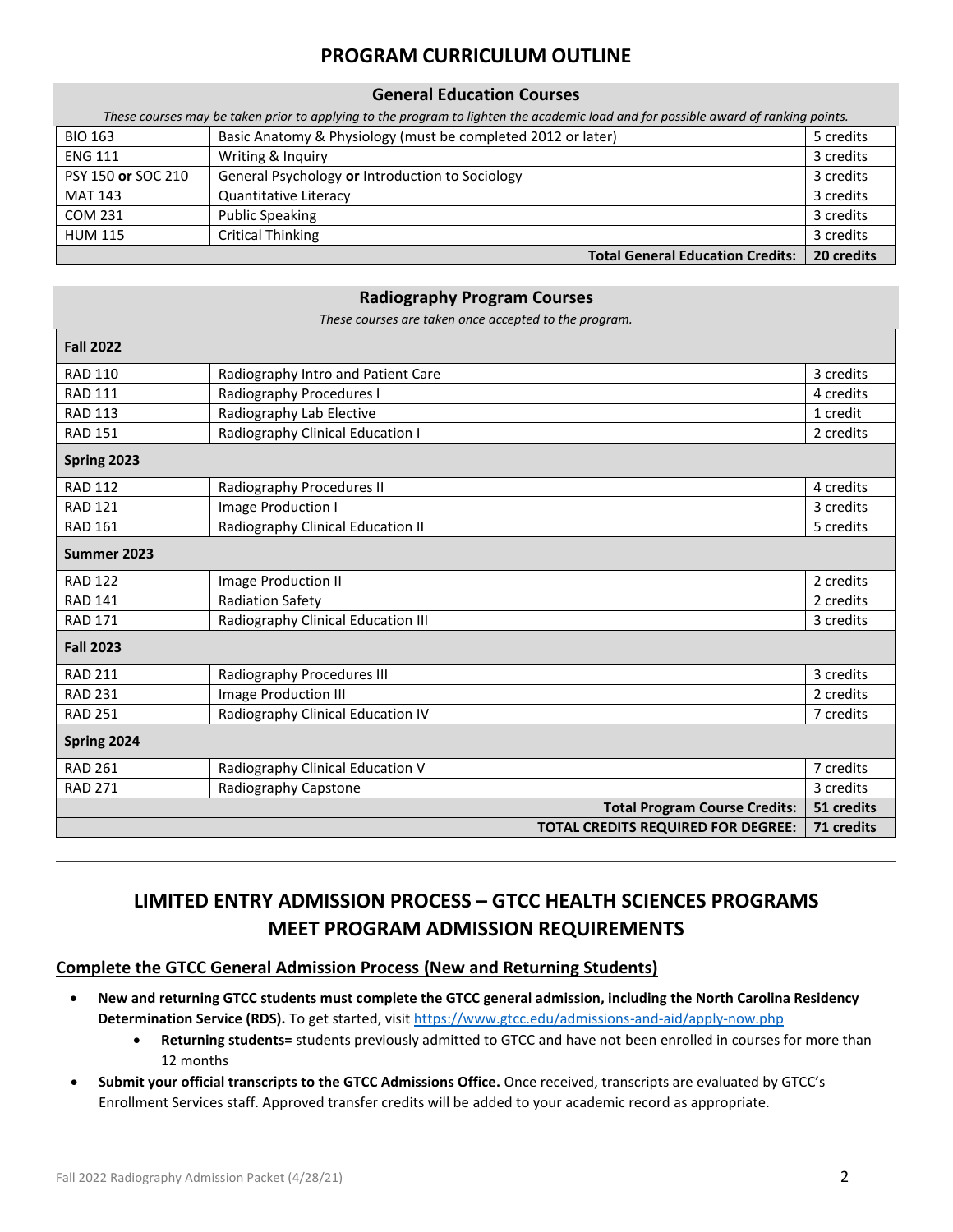- **Please allow a minimum of TWO WEEKS for evaluation to occur.** This process takes longer near the beginning or end of a semester. Transfer credits from regionally-accredited colleges/universities must appear on your GTCC WebAdvisor transcript in order to be considered for meeting program requirements and/or earning ranking points.
- **Activate your GTCC Titan Account.** You should be able to do this within 48 hours of completing your GTCC Application.

**Need help with this requirement?** For assistance with any part of the general admission process, you can contact the Admissions office at 336-334-4822, ext. 31125 or email [admissions@gtcc.edu.](mailto:admissions@gtcc.edu)

#### **Complete the Required Online Program Information Session by 5pm, May 13th**

#### **Information Sessions completed for previous application cycles are not acceptable for purposes of meeting this requirement!**

This session will provide you with a detailed overview of the program, faculty and student expectations, class schedules and clinical requirements, the minimum program admission requirements, submitting your program application, and the selection and notification process for the incoming class.

- **You must have an activated Titan account to access the information session.**
- The direct link to the session is: [https://online.gtcc.edu/course/view.php?id=35937.](https://online.gtcc.edu/course/view.php?id=35937) You may also access it by logging into Moodle a[t https://online.gtcc.edu/](https://online.gtcc.edu/) and searching for "Health Programs Information Sessions".
- Enroll yourself in this course and complete the **Fall 2022 Radiography module**. You must pass the information session with a score of 100% to receive credit for completing this task. **Access to the module will close at 5pm on May 13th!**

#### **Demonstrate College Readiness for English AND Mathematics**

You must be able to demonstrate that you have achieved the appropriate levels of college readiness in both subject areas. The chart below shows options for meeting these requirements.

| <b>COLLEGE ENGLISH READINESS</b>                                                                          | <b>COLLEGE MATHEMATICS READINESS</b>                                                                                                     |
|-----------------------------------------------------------------------------------------------------------|------------------------------------------------------------------------------------------------------------------------------------------|
| $\Box$ Option 1: You have completed or received transfer                                                  | $\Box$ Option 1: You have completed or received transfer                                                                                 |
| credit for ENG 111.                                                                                       | credit for one of the following -- MAT 143, MAT 152,                                                                                     |
| <b>D</b> Option 2: You have completed or received waiver                                                  | MAT 171 (or a higher-level math).                                                                                                        |
| credit for all of the following: DRE 096, DRE 097,                                                        | <b>D</b> Option 2: You have completed or received waiver                                                                                 |
| <b>DRE 098</b>                                                                                            | credit for all of the following: DMA 010, DMA 020,                                                                                       |
| <b>J Option 3:</b> You have completed or received waiver<br>credit for ENG 002 with a minimum grade of P2 | DMA 030, DMA 040, and DMA 050<br>$\Box$ Option 3: You have completed or received waiver<br>credit for MAT 003 with a minimum grade of P2 |
| <b>Option 4:</b> You have completed or received waiver<br>credit for ENG 011                              | <b>Option 4:</b> You have completed or received waiver                                                                                   |
| $\Box$ Option 5: An earned Associate or Bachelor's                                                        | credit for one of the following: MAT 043, MAT 052,                                                                                       |
| degree from a regionally-accredited institution                                                           | or MAT 071                                                                                                                               |
| $\Box$ Option 6: Completion of placement test within the                                                  | <b>D</b> Option 5: An earned Associate or Bachelor's degree                                                                              |
| past 10 years and achievement of appropriate                                                              | from a regionally-accredited institution                                                                                                 |
| scores. If you took the placement test elsewhere,                                                         | $\Box$ Option 6: Completion of placement test within the                                                                                 |
| you MUST submit those scores to GTCC                                                                      | past 10 years and achievement of appropriate                                                                                             |
| Admissions!                                                                                               | scores. If you took the placement test elsewhere,                                                                                        |
| $\Box$ Option 7: Graduate of a US high school within the                                                  | you MUST submit those scores to GTCC Admissions!                                                                                         |
| last 10 years, with a GPA of 2.8 or higher                                                                | $\Box$ Option 7: Graduate of a US high school within the last<br>10 years, with a GPA of 2.8 or higher                                   |

**\*\****If you are unsure whether you meet either of these requirements, it is YOUR responsibility to speak with a counselor in the Admissions Office or the Student Success Center for clarification PRIOR TO submitting your Program Application.*

#### **Demonstrate Biology Competency**

This can be met one of the following ways:

• College-level BIO/lab course with a "C" or better, completed within 10 years of program start date (since 2012) o The course must be reflected on your transcript in WebAdvisor.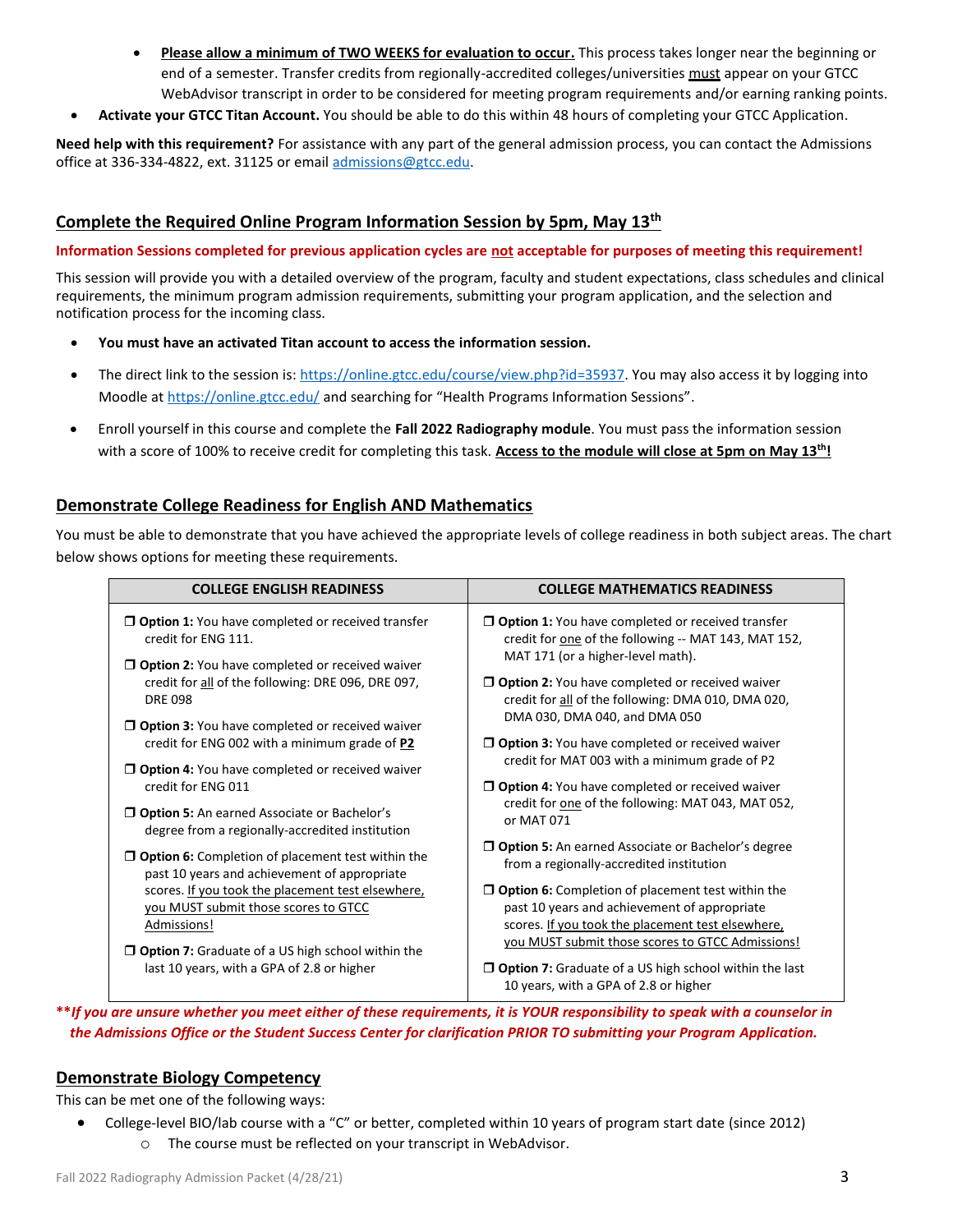- High school-level BIO/lab course with a "C" or better, completed the 2018-2019 school year or later
	- o Your high school transcript must be on file in Admissions.

#### **Complete the ATI TEAS and Achieve a Minimum Composite Score of 66**

**\*It is highly recommended that you complete the information session prior to scheduling and taking the ATI TEAS exam to ensure you are on track for meeting all application requirements.**

You may schedule your ATI TEAS through the GTCC Assessment Center or an ATI-approved testing center. Your ATI TEAS scores may be no older than two years from the date you submit your Health Sciences Program Application.

- To schedule an exam with the GTCC Assessment Center, visi[t https://www2.registerblast.com/gtcc/Exam/List.](https://www2.registerblast.com/gtcc/Exam/List)
	- o For questions related to scheduling the exam at GTCC, please contact the Assessment Center [\(testingcenter@gtcc.edu](mailto:testingcenter@gtcc.edu) or 336-334-4822, ext. 50574).
- For more information about the exam, study materials, and other testing locations, visit [www.atitesting.com.](http://www.atitesting.com/)
- **NOTE**: Exam scores do not need to be sent to GTCC. You will be required to upload a copy of your score to your program application.

## *NEW* **SUBMITTING YOUR PROGRAM APPLICATION**

#### **Program Applications will be accepted April 18, 2022 through 5pm on May 20, 2022.**

Once you have completed all of the program admission requirements, it's time to submit your program application. This will be completed electronically through the *Health Programs Information Sessions* course in Moodle. Once you have completed the information session with a score of 100% the link for the application can be accessed starting April 18, 2022.

- Only one submission will be permitted for each applicant
- You will be required to upload a copy of your ATI TEAS score
- If applicable, you will upload documentation of other ranking criteria
- It is critical that you check your WebAdvisor transcript to make sure all coursework is accounted for, including transfer credits. Ranking points will only be given for courses that are on record. It is your responsibility to ensure all official transcripts have been submitted to Admissions and processed for transfer credits.
- Incomplete and/or ineligible applications will not be moved forward
- **Applications will not be reviewed by the Limited Entry Programs Office until after the May 20th deadline. It is important to make sure all requirements are met BEFORE submitting your application**

## **PROGRAM APPLICANT SELECTION AND NOTIFICATION PROCESS**

#### **Ranking and Selection Process**

The first 2 weeks following the May 20<sup>th</sup> deadline, all application submissions will be screened by the Limited Entry Programs Office to confirm all minimum criteria has been met. All applicants will be notified via GTCC email if their submission will be moved forward to the Selection Committee for the final ranking review.

The next 2-3 weeks following the initial screening, the Health Sciences Review Committee (comprised of Health Sciences Program Directors and faculty, Dean of Health Sciences, and Limited Entry Programs Office Staff) will review all eligible applications.

**Applicants are ranked using a points system and will be selected based on the total points earned (see below).** Ties will be decided based on the following criteria: 1) The total points earned in the "General Education Courses" ranking section; 2) The ATI TEAS composite score; and 3) The date of the GTCC General Admission Application for the program of interest.

## CALCULATION OF POINTS FOR RANKING AND SELECTION

*(NOTE: Courses that have received "Pass/Fail" or "Satisfactory/Unsatisfactory" grades will be considered equivalent to a "C".)*

| <b>GENERAL EDUCATION COURSES REQUIRED FOR THE DEGREE</b>       | <b>Points Awarded</b> |  |
|----------------------------------------------------------------|-----------------------|--|
| BIO 163 - Basic Anatomy & Physiology (completed 2012 or later) | $A = 8: B = 4$        |  |
| (BIO 168 & 169 sequence may also be substituted $-$ see below) |                       |  |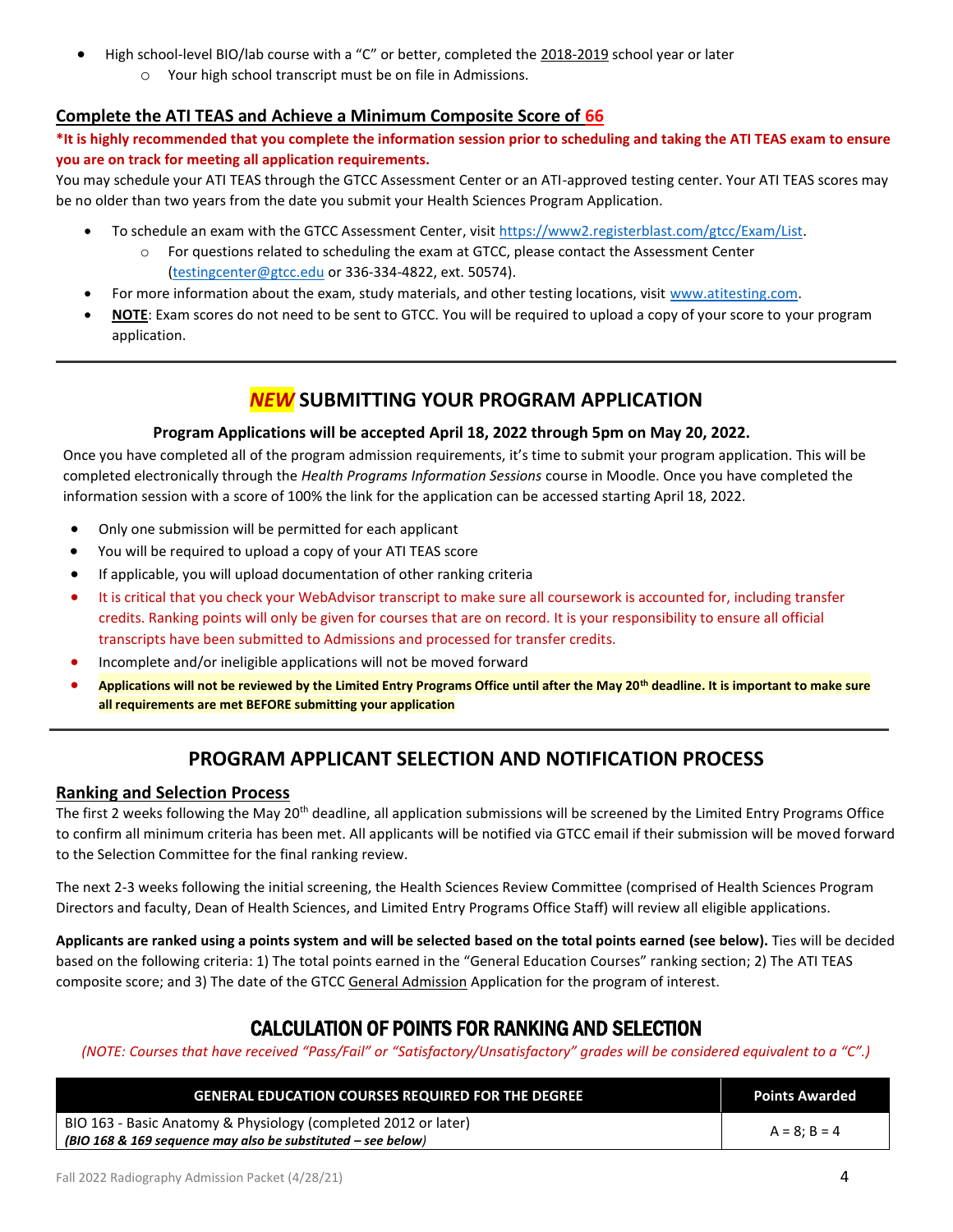| ENG 111 - Writing & Inquiry                                                      | $A = 4$ ; $B = 2$ |
|----------------------------------------------------------------------------------|-------------------|
| PSY 150 - General Psychology or SOC 210 - Introduction to Sociology              | $A = 4: B = 2$    |
| MAT 143 - Quantitative Literacy                                                  | $A = 8: B = 4$    |
| COM 231 - Public Speaking (COM 110, COM 120, or COM 140 may also be substituted) | $A = 4$ ; $B = 2$ |
| HUM 115 - Critical Thinking                                                      | $A = 4$ ; $B = 2$ |

| ADDITIONAL COURSES NOT REQUIRED FOR THE DEGREE                                                                                                                                                              | <b>Points Awarded</b> |
|-------------------------------------------------------------------------------------------------------------------------------------------------------------------------------------------------------------|-----------------------|
| BIO 168 and BIO 169 with grades of "B" or higher completed 2012 or later. Points for each course are<br>averaged for final point score.<br>*No points awarded if BIO 163 is completed with a "B" or higher. | $A = 8$ ; B = 4       |
| CIS 110 or CIS 111 with a grade of "B" or higher (completed 2017 or later)                                                                                                                                  |                       |
| OST 141, MED 120, or MED 121 with a grade of "B" or higher                                                                                                                                                  |                       |
| OST 142 or MED 122 with a grade of "B" or higher                                                                                                                                                            |                       |
| Any ACA Course (i.e., ACA 111, ACA 122, etc.) with a grade of "B" or higher                                                                                                                                 |                       |

**AP (Advanced Placement) courses:** applicants who earned AP credit for general education courses may earn ranking points based on the following criteria: **AP score of 5 = grade of "A" AP score of 4 = grade of "B" AP score of 3 = grade of "C" Official AP scores must have been submitted to the GTCC Admissions Office to earn AP course credit**. Advanced Placement credits for BIO and CHM courses must have been awarded within ten years of the program's start date (since 2012).

| <b>OTHER RANKING CRITERIA</b>                                                                                                                                                                 | <b>Points Awarded</b> |  |
|-----------------------------------------------------------------------------------------------------------------------------------------------------------------------------------------------|-----------------------|--|
| College-Level Programs: Points awarded for HIGHEST level completed - TRANSCRIPT MUST BE ON FILE IN ADMISSIONS!                                                                                |                       |  |
| Completion of a Master's Degree or higher in any field of study from a regionally-accredited institution                                                                                      | 6                     |  |
| Completion of a Bachelor's Degree in any field of study from a regionally-accredited institution                                                                                              | 4                     |  |
| Completion of an Associate's Degree in any field of study from a regionally-accredited institution                                                                                            | 3                     |  |
| Completion of a Diploma in any field of study from a regionally-accredited institution                                                                                                        |                       |  |
| Current Health-Related Certification/Licensure (up to two separate items may be submitted) -- MUST SUBMIT DOCUMENTATION.                                                                      |                       |  |
| May attach up to two separate CURRENT certifications/licensure for a maximum of two points.<br>Must be from an officially-recognized regulatory body.<br>CPR/First Aid/BLS is NOT acceptable. | $1 - 2$               |  |

| <b>TOTAL RANKING POINTS</b>                       | <b>Points Awarded</b> |
|---------------------------------------------------|-----------------------|
| General Education Courses Required for the Degree |                       |
| Additional Courses Not Required for the Degree    |                       |
| <b>Other Ranking Criteria</b>                     |                       |
| <b>TOTAL RANKING POINTS EARNED:</b>               |                       |

#### **Notification Process**

Final results will be sent electronically to the applicant's GTCC email address approximately 4 weeks after the application deadline – it is the applicant's responsibility to check this email account frequently to avoid missing important communications from GTCC.

• **Applicants offered a seat must accept or decline a program position by submitting an Intent to Enroll Form within 10 business days of the date on the acceptance letter.** Failure to respond within the stated timeframe will result in the position being offered to an alternate. Once a student declines a program position, the decision may not be reversed.